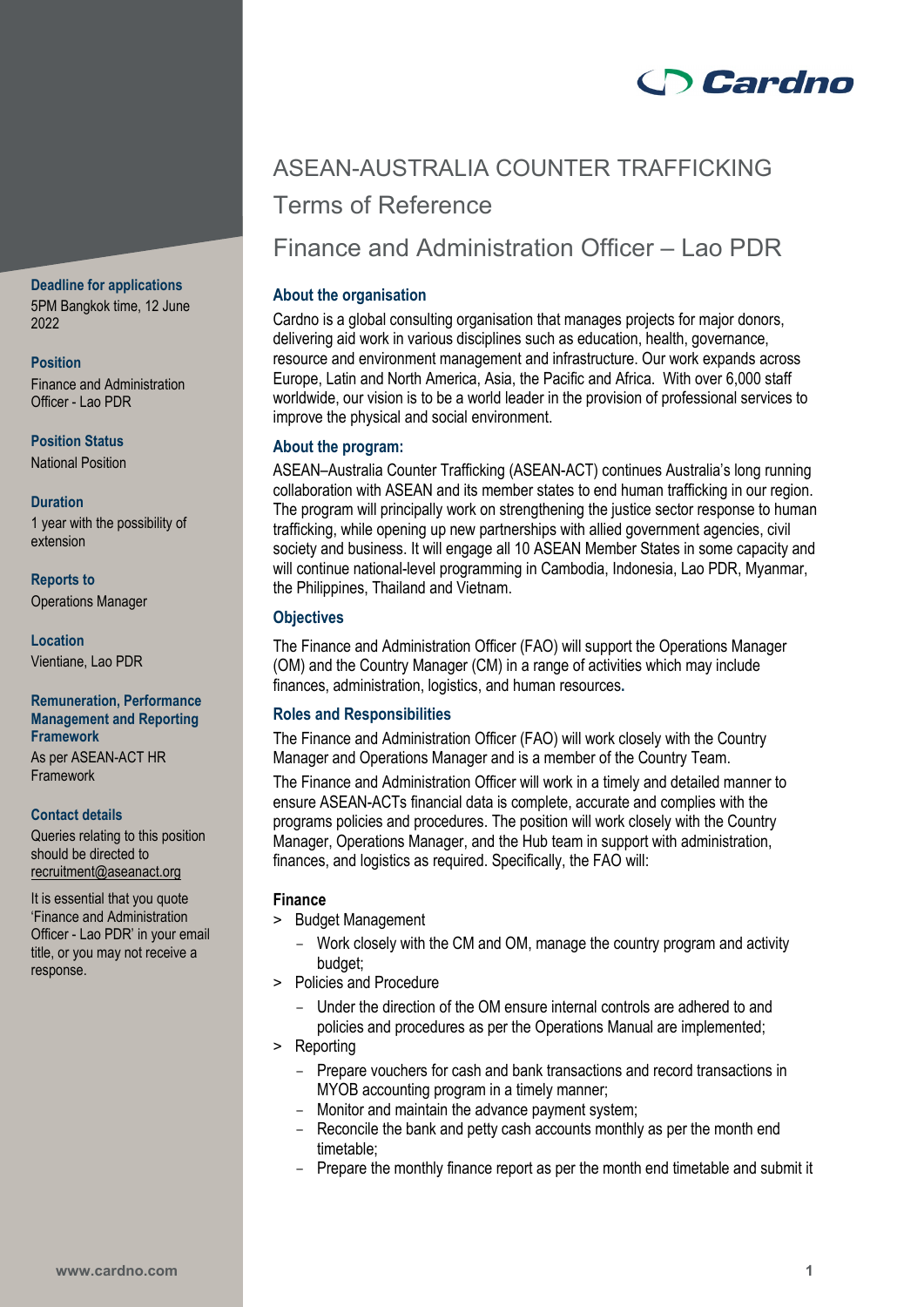

## to the OM;

- Provide required financial and administrative data and reports to the OM as required;
- Assist the OM in responding to any Cardno or DFAT audit requests;
- > Cash Management
	- Process petty cash payments and acquittals, banking, transfers and payments;
	- Prepare monthly requests for the program funds;
	- Correspond with banks on financial matters and inform OM about all activities regarding the bank transactions;

#### **Administration**

- > Office management
	- Establish, purchase, and maintain an inventory of essential office consumables such as office supplies and stationery;
	- Manage the program office files, ensuring all expenditure has adequate supporting documents as per the Operations Manual;
	- Scan all files and upload to OneDrive each month as part of the month end process;
	- Manage assets and all procurement including purchasing, assets register, physical of asset check, disposal, and hand-over of fixed assets;
- > Insurances
	- Coordinate and manage staff insurance with the Cardno corporate team if application and notify the OM of all insurance policy changes;
	- Arrange for office asset insurance;
- > Logistics
	- Arrange and coordinate logistics for program related travel including airfares, accommodation and transport, and liaise with the Logistics Coordinator to provide updates of bookings where required.
- > Activity support
	- Provide logistics that relates to training, workshops and meetings;
	- Liaise with country teams and management to confirm and book venues for program activities;
	- Support the Country Team with workshop materials and set up workshop venue;
	- Manage the payment process of travel allowance to counterparts in accordance with the Program Operations Manual:
	- Support the Country Team at events, trainings or other program activities to ensure quality delivery and high standards.
- > Ensure compliance with DFAT core policies, including but not limited to Disability and Child Protection Policy.
- > Other duties as directed by the OM.

## **Selection Criteria**

## **Qualifications**

> Post-secondary or tertiary qualification in a relevant discipline, such as financial management, accounting, or public administration is desirable.

## **Essential**

> Demonstrated experience in financial management, preparing budgets and expenditure reports

## **Child protection**

Cardno is committed to child protection and safeguarding the welfare of children in the delivery of our International Development programs. Recruitment and selection procedures reflect this commitment and will include relevant criminal record checks.

### **Cardno is an equal opportunity employer**

Cardno encourages women to apply. Cardno recognises the moral and legal responsibility to provide an equal opportunity workplace by ensuring that all recruitment and selection decisions are based on the best qualified and experienced candidate who can perform the genuine inherent requirements of the position.

#### **Cardno is committed to Safety and the Prevention of Sexual Abuse and Harassment (PSEAH), Child Protection and bribery**

**prevention.** We want to engage with the right people to deliver our client programs. As part of our approach you will be subjected to formal background screening, criminal record checks, employment verification, and periodic compliance checks. All Cardno staff receive safety, compliance and safeguards training and are responsible for contributing to a safer working culture.